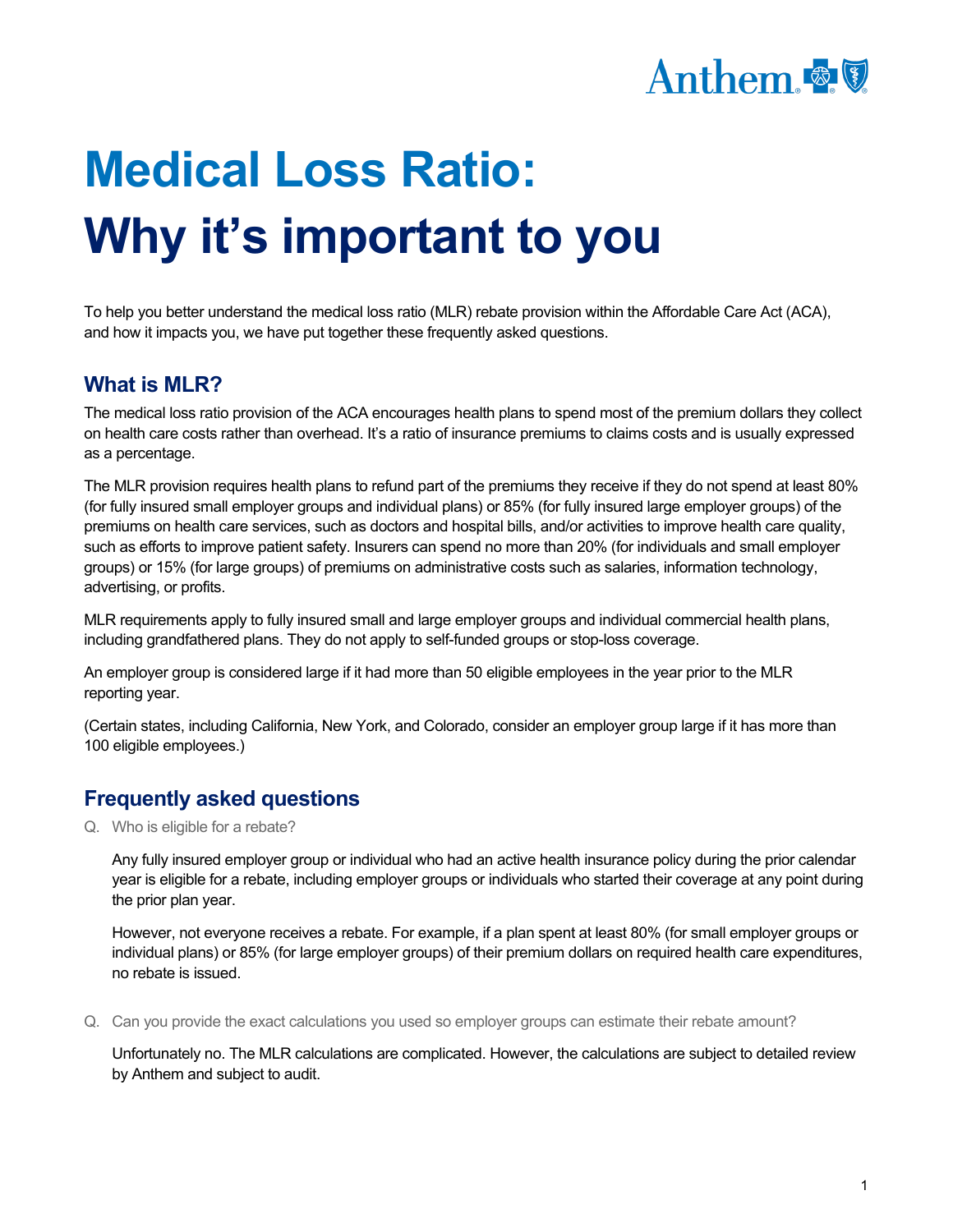Q. Are the rebate amounts based on covered employees (subscribers) or covered members (including dependents) on the plan?

The rebate amounts are based on covered members (including the dependents) on the employer group plan.

Q. Does receiving a rebate mean you'll reduce my premiums in the future?

Receiving this rebate does not directly influence future premiums. Health plan premiums are based on estimated future costs of health care services and are calculated at least 12 to 18 months in advance of when actual health care costs occur. There are many factors that contribute to the premium rates charged to customers, such as the increase or decrease in consumer demand for health care services at doctor offices and hospitals, rising medical and prescription drug costs, and advances in medical technology. At Anthem, we continuously commit ourselves to helping the health care industry identify and implement ways of controlling health care costs.

Q. Why is the check amount different from what I calculated if I used the MLR percentage that was given on the notice?

The MLR percentage that is provided on notices does not include health plan state and federal tax adjustments. According to the ACA's MLR rebate calculation formula, a certain percentage from the original MLR percentage is deducted for corporate federal and state taxes, which impacts the final rebate amount employers receive.

**Group example:** In the small employer group market, we are required to spend 80% of premiums on medical costs and quality programs. If we ended up spending 79.1%, or 0.9% less than what was required, we would rebate 0.9% of the premiums minus 0.04% for the health plan state and federal taxes. So the final rebate percentage would be 0.86%.

Q. Why are some employer group policy holders not getting a rebate?

Anthem met or exceeded the MLR thresholds for health plans and policies offered in certain markets, but not in others. In those markets where Anthem didn't meet the thresholds (at least 80% of premiums for small employer groups and individuals or 85% for large employer groups spent on required health care expenditures), we are required to rebate monies to eligible policy holders. In the markets where we did meet the thresholds, we are not required to issue rebates.

Q. Are multiple employer welfare arrangements (MEWAs) eligible for a rebate?

No. MEWAs administered by Anthem are not eligible for this rebate, as MEWAs perform a separate MLR rebate calculation.

Q. What do employer group policy holders need to do to be eligible for an MLR rebate from Anthem?

No action is required by policy holders. Anthem calculates the MLR for each of its market segments based on federally mandated ACA requirements. As federally mandated, Anthem then issues rebates, with an accompanying notification.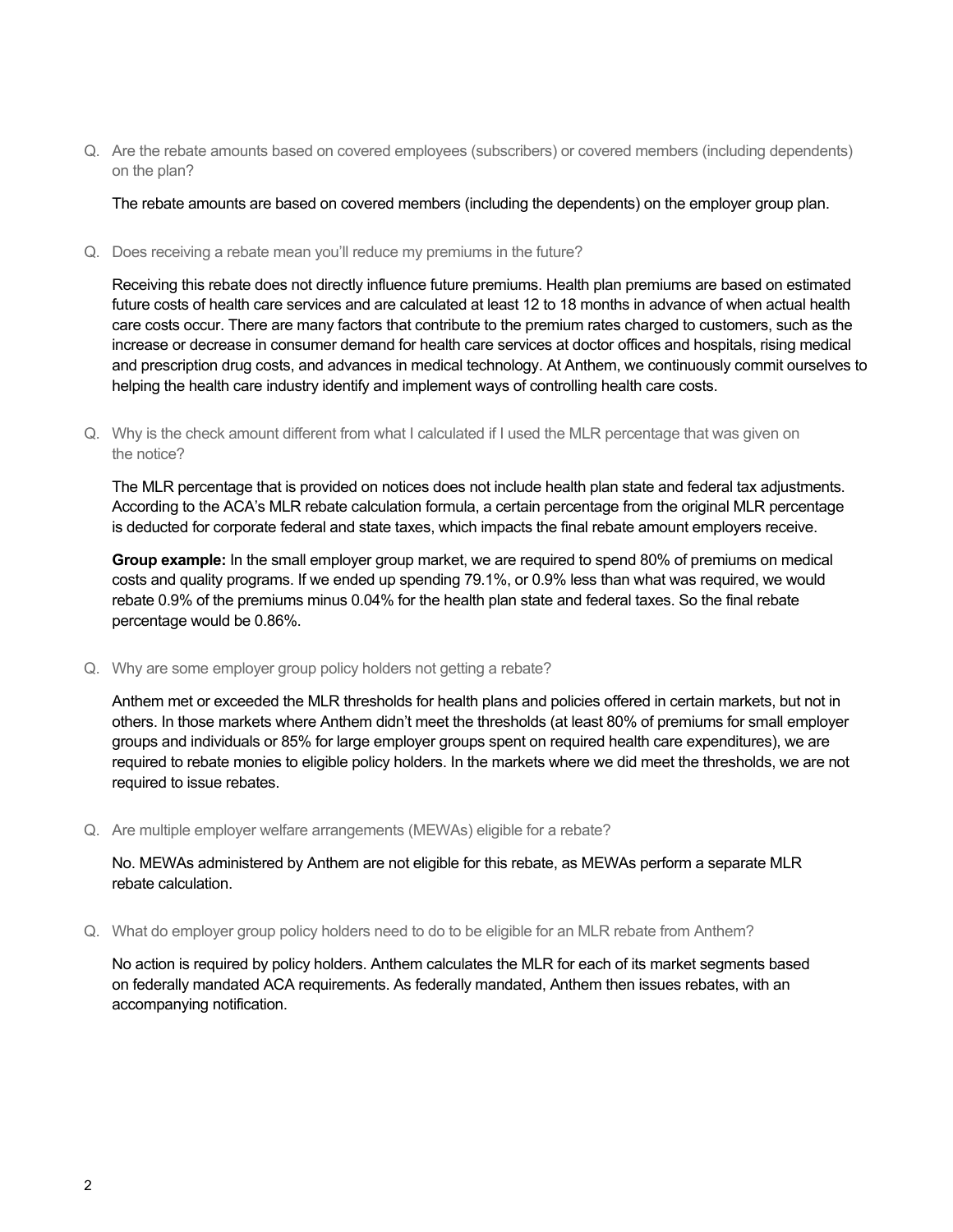Q. What should companies do with the MLR rebate check?

They should cash or deposit the check. It's owed to the employer group policy holder under federal ACA law. ACA rules require that employers provide a cash refund to subscribers or use it to reduce premiums for the subsequent year. Rebate distributions must be made within three months of the policyholder's receipt of the rebate; therefore, the employer can use the rebate to pay current plan premiums.

Q. Does the group policy holder have to pay the rebate to its employees?

If the group health plan is not a governmental health or church plan, it may have fiduciary responsibilities regarding use of the rebate funds under ERISA regulations. Some or all of the rebate may be an asset of the plan, which must be used for the benefit of the employees covered by the policy.

Q. Does the group policy holder have to pay the rebate to its employees if it is not an ERISA plan?

If the employer group health plan is a non-federal governmental or church plan, the employer or group contract holder (not the health insurer) must distribute the rebate in one of two ways. They must either:

- Reduce premium for the upcoming year or;
- **Provide a cash refund to employees covered by the plan.**
- Q. Why did my company receive multiple checks?

Rebate checks are generated by billing group/case numbers. Some groups have multiple billing group/case numbers that will generate more than one check. However, most groups will receive only one check.

Q. Can you cancel the check and apply the MLR rebate as a reduction to future premiums?

No, unfortunately we cannot cancel the check and apply it to future premiums. However, you can deposit the check and use the funds to pay your next premium bill.

Q: How long do I have to cash my check after I receive it?

Consistent with most banking rules, checks become invalid after 180 days from the issue date. If you are unable to cash the check within 180 days, please contact us using the phone number on your Member ID card and we can help you.

Q. Does my company need to pay taxes on the MLR rebate?

## Please consult your legal or tax advisor, as situations vary.

Q. Why are employees of groups that receive the MLR rebates receiving letters about rebates owed to the employer group?

This notification is required by the ACA. The rebates are required to be paid to the employer group (with various limited exceptions), but it's the group's decision to determine how to distribute the rebate. Employers or group plan or contract holders must follow certain rules for distributing the refund.